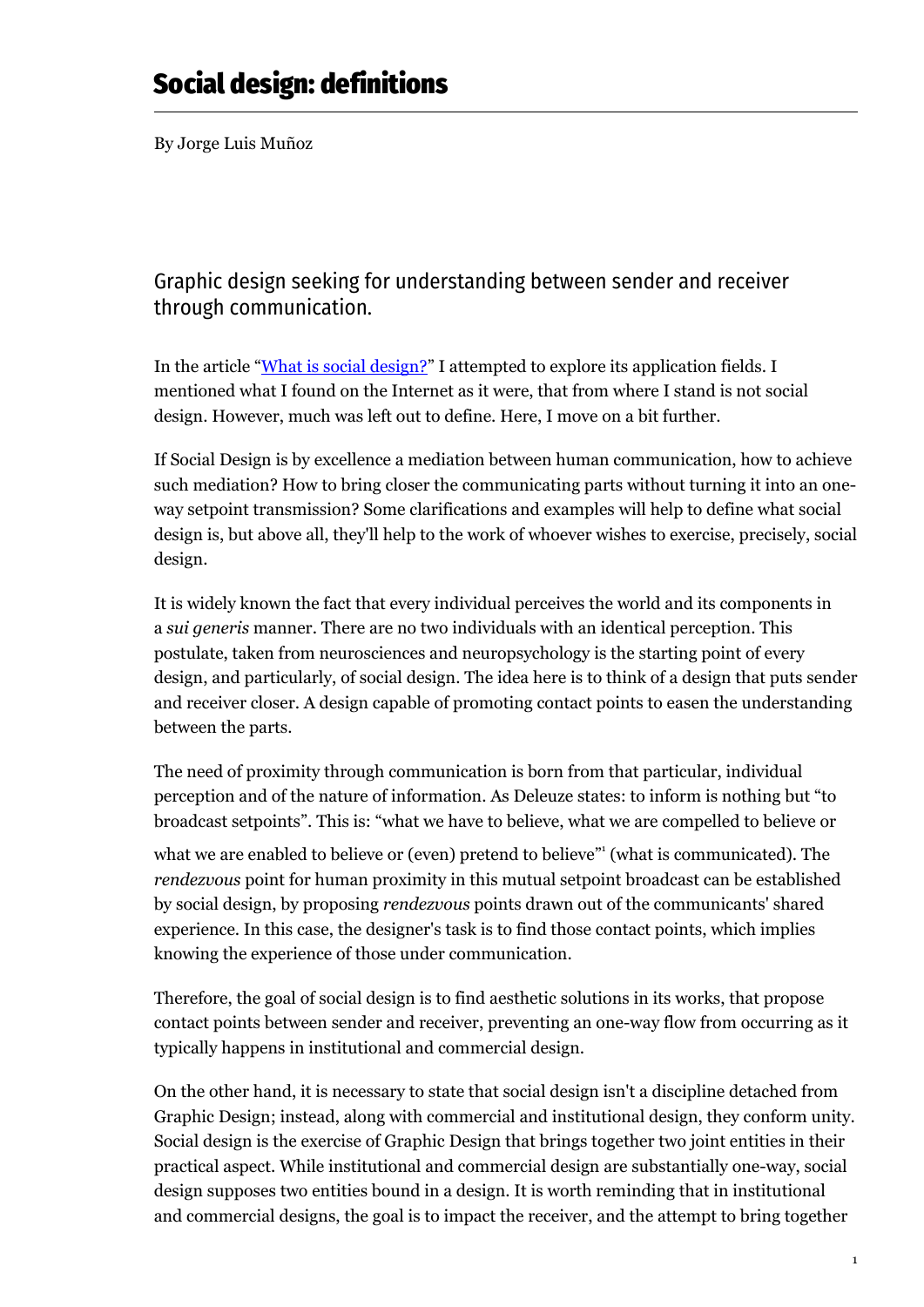sender and receiver goes only in a sender-receiver way, not backwards. In these cases, communication can provide precise, biased or blurry answers.

A precise answer occurs when the receiver responds to the message directly, whether by adoption or by connection with familiar ideas or things. In institutional and commercial design, the sender never gets to the response directly, for sender and receiver move in different planes with different interesets. The sender only sells, proposes or spreads, while the receiver just buys or executes. There is nothing outside general context that brings together directly these events.

A receiver responds partially when the message awakens urges the sender cannot satisfy, provoking frustrations, depressive moods or deviated behaviors that motivates responses far from those the sender pretends. An example of it is the partial response given to stimulate provoked by designed pieces that show situations, people or objects unreachable for most of the population.

A blurry response occurs when the user adopts answers indirectly linked with the received designed message. For example, a graphic design attempting to position a brand of trousers, motivates the purchase of a shirt that goes with a trouser or, the message merely evokes vaguely related memories with the brand, without being able to position itself further.

In social design, both sender and receiver find points that draw them near in shared events. This is a huge difference from institutional and commercial designs, where a dreamy contact between sender and receiver is pretended - this is, an encounter that substantially occurs in the receiver's imagination, product of the neural (synaptic) interconnection induced by messages.

Institutional design yearns for setpoints in its messages to be attended. Commercial design yearns to impact the receiver to reinforce or position a brand, a product or a service. Meanwhile, social design pretends to contribute to the understanding between both parties, drawing approach possibilities between them, proposing images and texts located between two perceptions: just as institutional and commercial design, incites and proposes and additionally searches for the common point between sender and receiving, going back and forth through registered channels in the making of the communicant parties.

In social design, word recovers its primal function of aiding events, not as a mere portrayer of setpoints. Ideology is based on isms and becomes the watermark of who broadcasts and not in universal, absolute truths. Thus, zapatism, marxism or christianism are identifiers that help locate the sender and not a series of setpoints that the receiver would have to fulfill.

Social design is oriented to the understanding of the parties involved in the communicational act. Therefore, a christian and a marxist could understand each other through common facts, despite that from an ideological perspective these might be mutually exclusive and contradictory. In such case, the designer's proposals bring both sender and receiver together, looking for common contact points.

Finally, it would be necessary to consider that social design, as an organic part of a happening, can only be qualified as such by the design's users. Characterization of a social